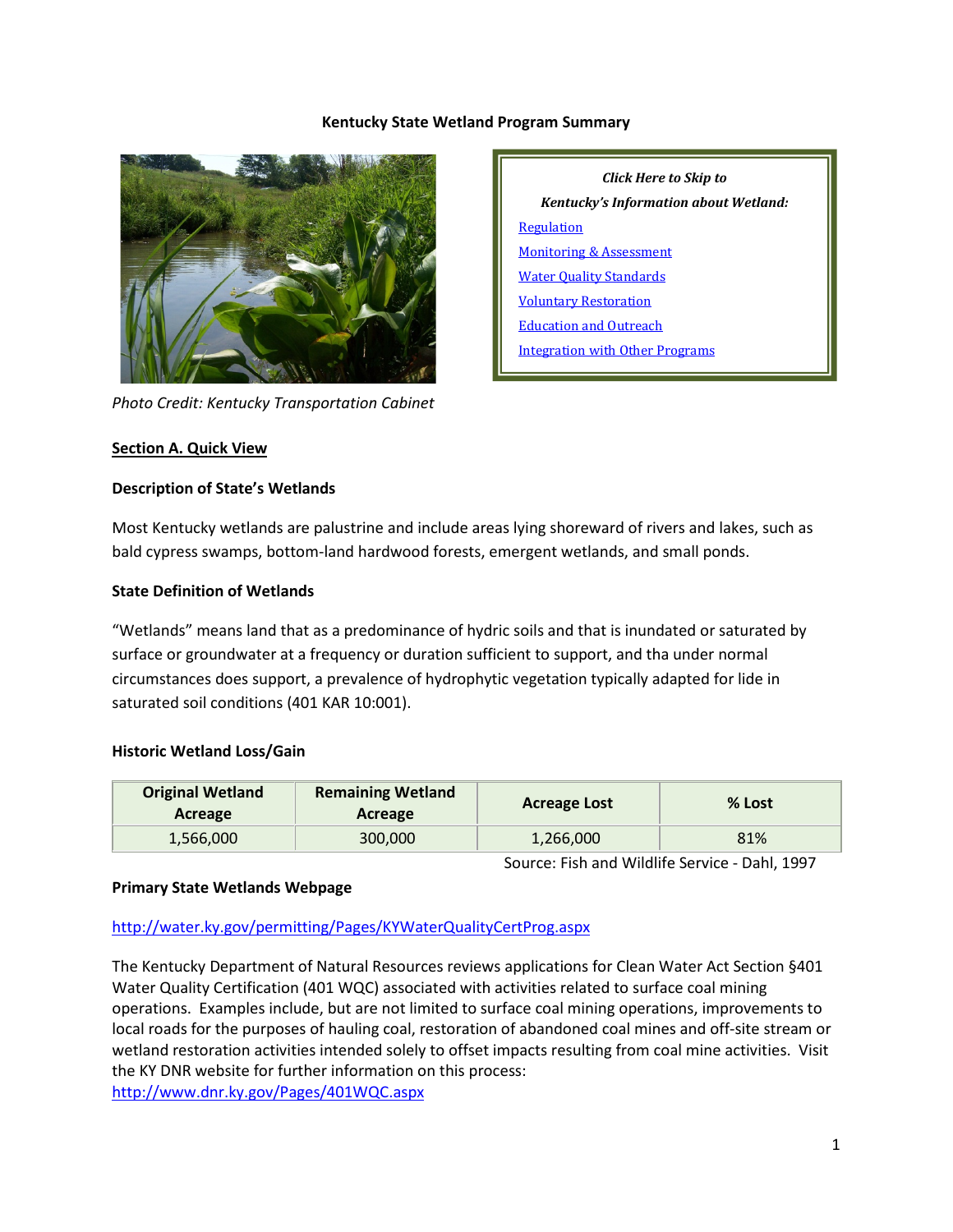### **State Wetland Program Plan**

The state does not have a formal, EPA-approved wetland program plan, however Kentucky will be submitting a wetland program plan to the U.S. EPA in early January 2015.

### **Not Net Loss/Net Gain Goal**

There is an informal goal, but nothing in statute or administrative guidance explicitly stating a no net loss goal.

| <b>State Resources for Wetland Work</b> |  |  |  |  |  |
|-----------------------------------------|--|--|--|--|--|
|-----------------------------------------|--|--|--|--|--|

| <b>State</b><br><b>Name</b> | Core element #1:<br><b>Regulation</b> | <b>Core Element #2:</b><br><b>Monitoring and</b><br>Assessment | <b>Core Element #3:</b><br><b>Wetland Water</b><br><b>Quality Standards</b> | Core Element #4:<br><b>Voluntary</b><br>Wetland<br><b>Restoration</b> |
|-----------------------------|---------------------------------------|----------------------------------------------------------------|-----------------------------------------------------------------------------|-----------------------------------------------------------------------|
| <b>Agency</b>               | DEP Division of Water                 | DEP Division of Water                                          | <b>None</b>                                                                 | <b>None</b>                                                           |
| <b>Sources</b>              | Section §106 grants                   | Unknown                                                        |                                                                             |                                                                       |
| <b>Amount</b>               | Unknown                               | Unknown                                                        |                                                                             |                                                                       |
| <b>Staffing</b>             | 3-4 FTE                               | 1 FTE                                                          |                                                                             |                                                                       |
| <b>Agency</b>               | <b>DNR</b>                            | State Wetland                                                  |                                                                             |                                                                       |
|                             |                                       | Preserves                                                      |                                                                             |                                                                       |
| <b>Sources</b>              | Unknown                               | Unknown                                                        |                                                                             |                                                                       |
| <b>Amount</b>               | Unknown                               | Unknown                                                        |                                                                             |                                                                       |
| <b>Staffing</b>             | 1 FTE                                 | Unknown                                                        |                                                                             |                                                                       |

#### **State Permitting Fees**

| <b>State Permitting Fee</b> | <b>State Name</b>             |  |
|-----------------------------|-------------------------------|--|
| Yes/No                      | <b>YFS</b>                    |  |
| Amount (range)              | $\frac{1}{2}$ \$1,000-\$5,000 |  |
| Agency                      | Division of Water Quality     |  |

#### **Innovative Features**

None. Mostly default to the Corps work.

### **Models and Templates**

None. Mostly default to the Corps work.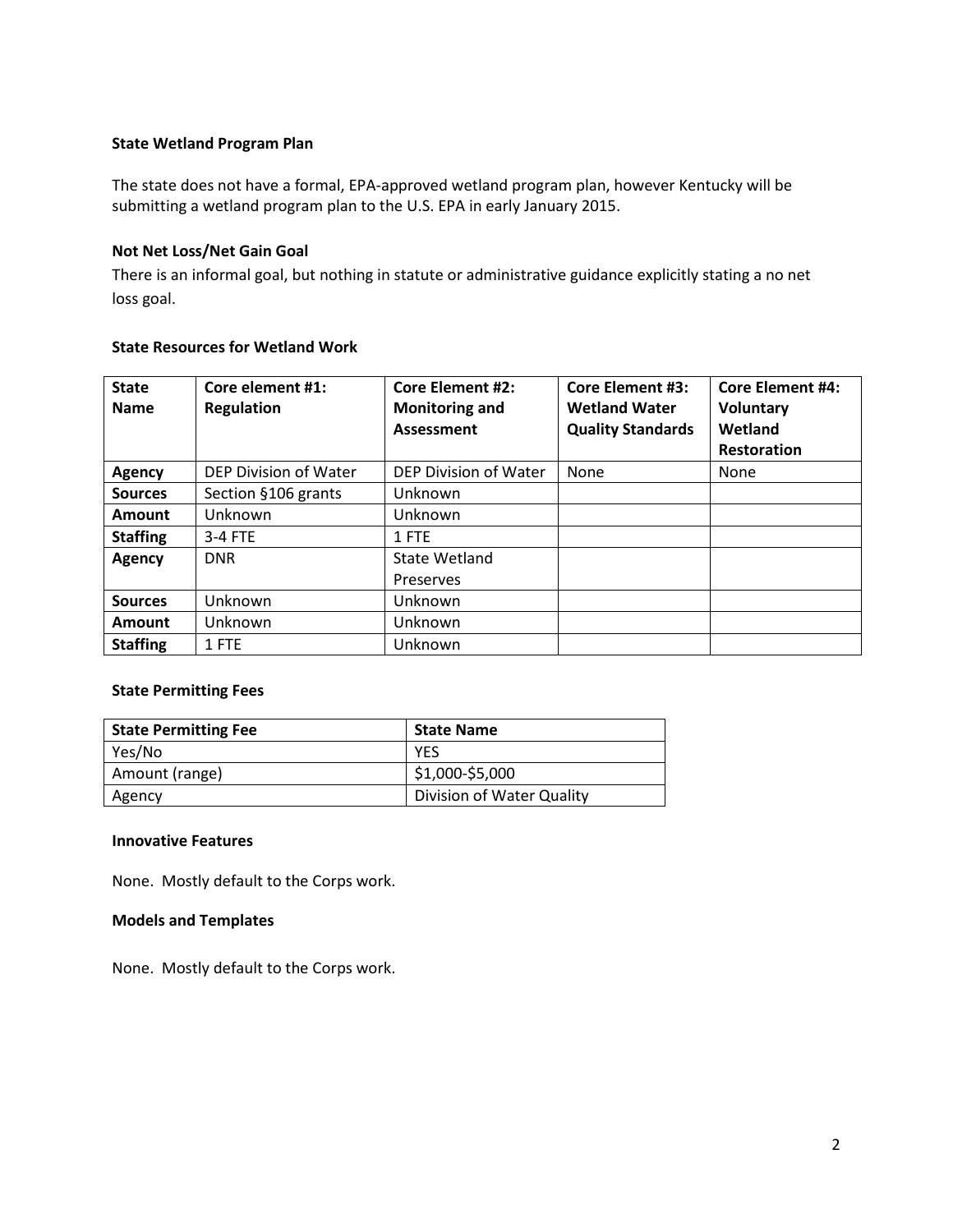## <span id="page-2-0"></span>**Section B. Regulation**

### **How are Wetlands Regulated in the State?**

Kentucky's regulation of wetlands is limited to those areas that are deemed to be jurisdictional wetlands by the Corps. Kentucky Division of Water's (KDOW's) Water Quality Certification Section (WQCS) administers the 401 permitting process for the state. Currently, if proposed activities will impact less than ½ acre of wetland marsh, then permittees may meet general certification conditions for Nationwide Permits. Anything over ½ acre requires an individual permit and mitigation.

The WQCS imposes a number of general conditions to §401 certification. These conditions include: measures to prevent spills; requirements to retain the original streamside elevation; requirements for re-vegetation of the project area; a restriction for in-stream work other than during low flow conditions; a restriction for work with heavy equipment within the stream channel; requirements for the use of fill or rip-rap that "will not adversely affect the biological, chemical or physical properties of the receiving waters and/or cause violations of water quality standards;" notification requirements for any affect to water supply intakes located downstream; removal restrictions for existing riparian vegetation; and notification requirements for evidence of stream pollution or jurisdictional wetland impairment and/or violations of WQS .

In 1994, the Kentucky General Assembly passed the Kentucky Agriculture Water Quality Act in order to protect surface and groundwater resources from agricultural pollution. The law requires all agricultural operations with ten or more contiguous acres to develop and implement a site-specific Agricultural Water Quality Plan using a model state plan (Kentucky Agricultural Water Quality Plan) for guidance. The state plan includes guidance on how agricultural projects can be certified under CWA §401 and several nationwide permits and provides information on some of the Corps' permit and notification requirements under the CWA §404 program.

The state provides wetland guidance in the following document:

[http://water.ky.gov/permitting/Lists/Working%20in%20Streams%20and%20Wetlands/Attachments/11/](http://water.ky.gov/permitting/Lists/Working%20in%20Streams%20and%20Wetlands/Attachments/11/Wetland_guide.pdf) Wetland guide.pdf

#### **Wetland Delineation**

| <b>Delineation Guidance</b> | Yes | <b>No</b> | <b>Detail</b> |
|-----------------------------|-----|-----------|---------------|
| Use State's Own Method      |     |           |               |
| Use Corps' 87 Manual and    |     |           |               |
| Regional Supplement(s)      |     |           |               |
| Other (Please describe)     |     |           |               |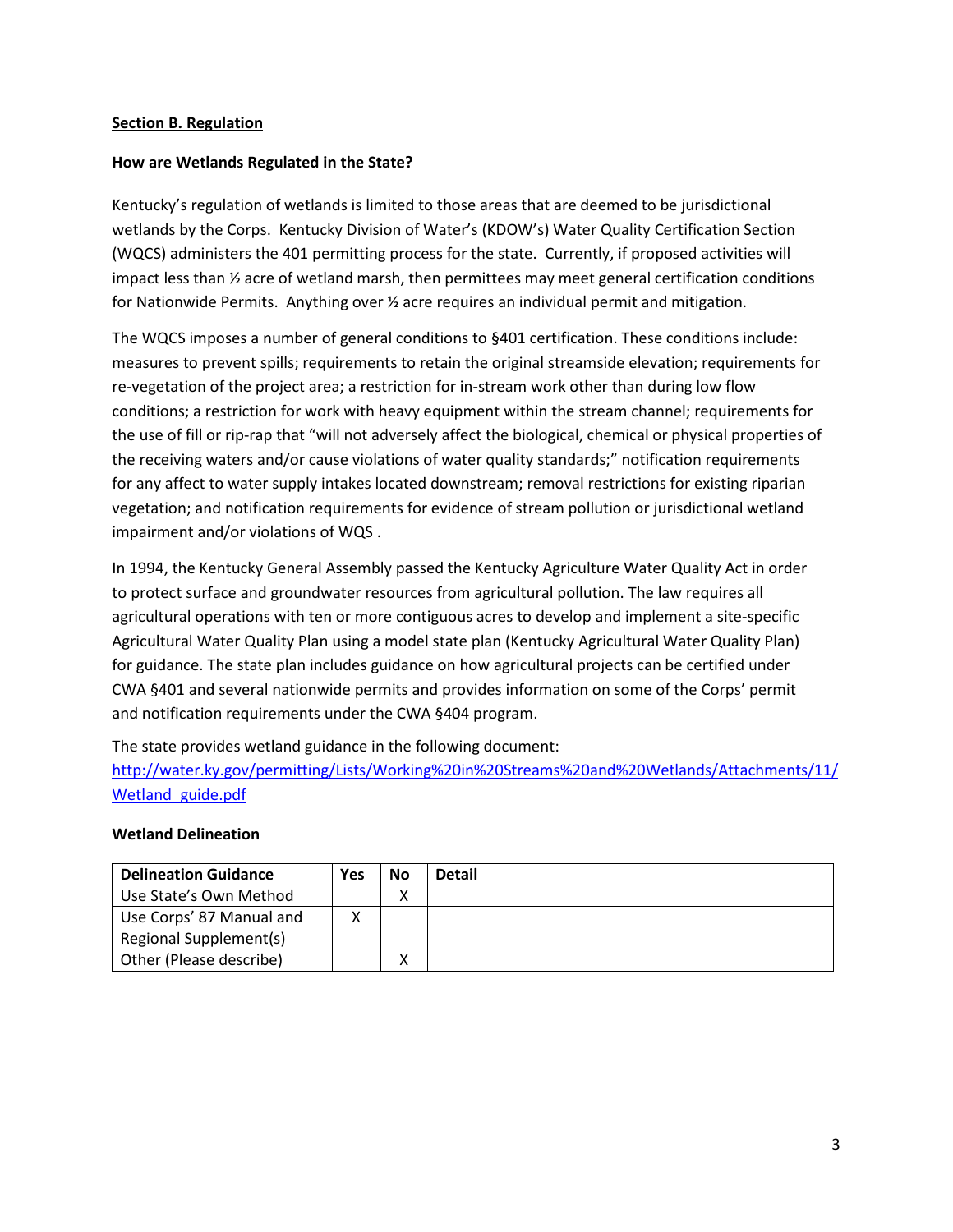# **Evaluation Methodology**

The WQCS relies almost exclusively on a qualitative assessment of certification applications, which is based on narrative WQS. Low gradient bottomland riverine wetlands are evaluated using an approved Hydrogeomorphic (HGM) Guidebook. A wetland rapid assessment method (KY-WRAM) is currently being evaluated for use in regulation and mitigation. The KY-RAM is available at: <http://water.ky.gov/waterquality/Pages/KY-WRAM.aspx>

# **Exempted Activities**

Kentucky's exemptions are comparable to the federal exemptions. The state defaults to the Corps for decisions regarding agriculture, hazards, etc. Kentucky Pollutant Discharge Elimination System (KPDES) permit is not required for discharges of dredged and fill material into waters that are authorized under the CWA §404; the discharge of sewage from vessels, excluding trash or other materials thrown overboard; discharges complying with the instructions of an on-scene coordinator pursuant to the National Oil and Hazardous Substances Pollution Contingency Plan (40 CFR Part 300), the Pollution by Oil and Hazardous Substances (33 CFR Part 153), discharges that comply with Kentucky's substance contingency plan, discharges authorized by a state on-scene coordinator that responds to the release of hazardous substances, pollutants, contaminants, or petroleum; introduction of pollutants from nonpoint source agricultural or silvicultural activities; return flows from irrigated agriculture; discharges into privately owned treatment works; authorizations by permit or rule under the federal Safe Drinking Water Act.

# **Special Provisions for Agriculture and Forestry**

Same as federal.

# **Penalties and Enforcement**

The Kentucky Department for Environmental Protection (KDEP), Division of Enforcement has a general enforcement program for water quality and does not operate a separate wetlands program. Most of Kentucky's §401/404 violations are referred to the Corps, EPA and KDEP Division of Enforcement. Violations of Kentucky's water quality standards can carry a statutory civil penalty of \$25,000 per day per violation.

# **Permit Tracking**

KDEP manages the state's permit and mitigation tracking system. The system, a large database called TEMPO (Tools for Environmental Management Protection Organizations), tracks all aspects of air, water, and waste permits, including enforcement and mitigation provisions. Mitigation tracking is fairly limited but includes: acres of wetland lost, length of stream lost, acres of wetland mitigated, length of stream mitigated, and feet of stream stabilization.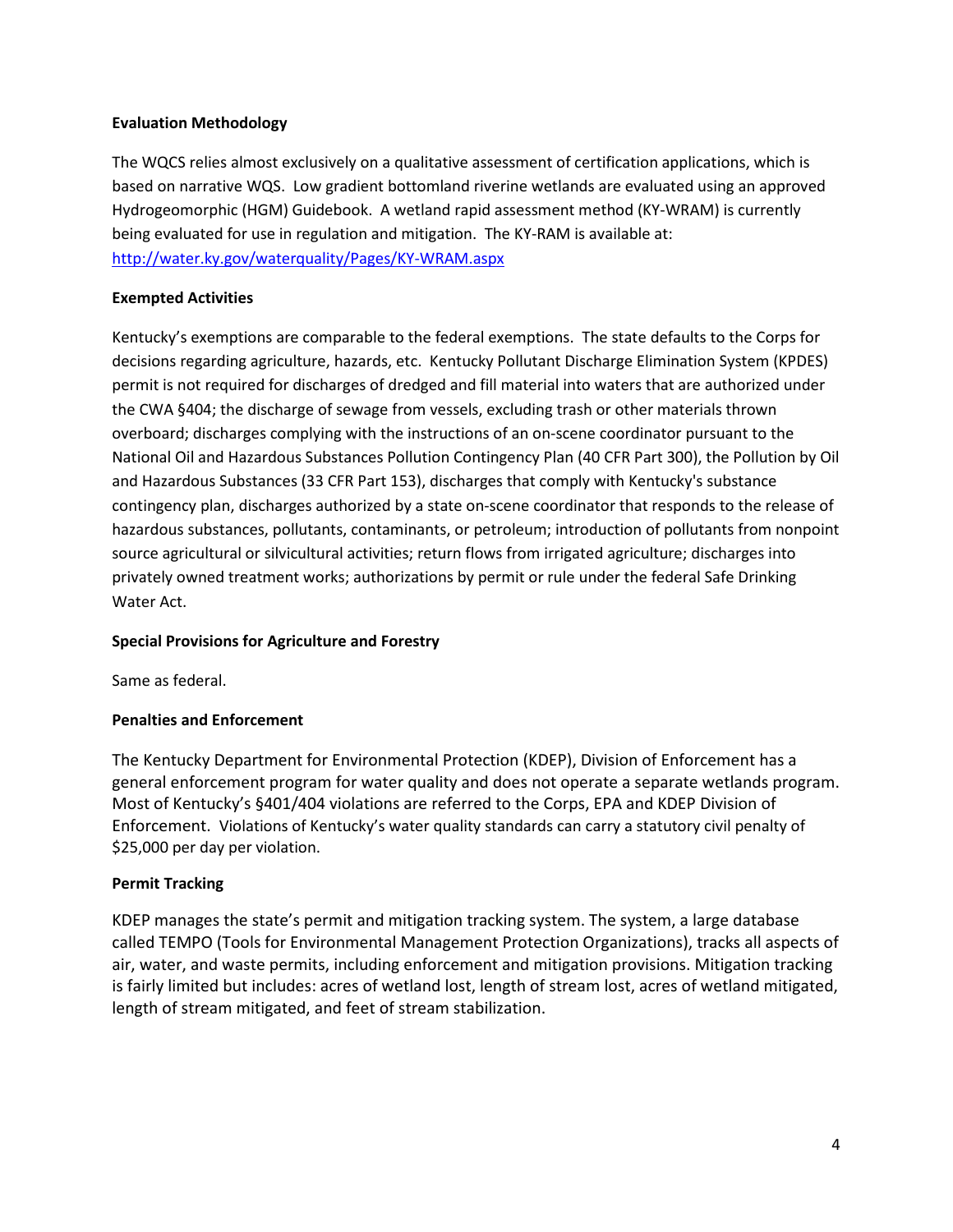# **State General Permit (statewide vs. regional coverage)**

| <b>Permit Coverage</b>          | Yes | No | <b>Detail (Type of Permit)</b>                         |
|---------------------------------|-----|----|--------------------------------------------------------|
| <b>Regional General Permit</b>  | x   |    | KDOW has also established conditions applicable to the |
|                                 |     |    | Corps' regional permit #32 (Commercial Sand and        |
|                                 |     |    | Gravel Dredging Ohio River Mile 438.0 to Mississippi   |
|                                 |     |    | River). The state certifies these permits.             |
| <b>Statewide General Permit</b> |     | х  |                                                        |

# **Assumption of 404 Powers**

| <b>Assumption Status</b>         | Yes | No | <b>Detail</b>                                                                                                                                                                                                                     |
|----------------------------------|-----|----|-----------------------------------------------------------------------------------------------------------------------------------------------------------------------------------------------------------------------------------|
| Assumed                          |     | х  |                                                                                                                                                                                                                                   |
| <b>Working Toward Assumption</b> |     | Χ  |                                                                                                                                                                                                                                   |
| <b>Explored Assumption</b>       | х   |    | Assumption was explored in 1988 and rejected primarily<br>due to lack of funding and staffing. Assumption was<br>explored again in 2006 and put on hold pending the<br>outcomes of Carabell-Rapanos. Efforts have not<br>resumed. |

# **Joint Permitting**

None.

# **Special Area Management Plans and Advanced Identification Plans**

None.

# **Mitigation Policy**

The Kentucky Department for Environmental Protection - Division of Water (KDOW) has collaborated with federal agencies to develop comprehensive mitigation guidelines for wetlands. Mitigation is required at a 2:1 ratio, except for the Pond Creek Watershed in Jefferson County, Kentucky in which a ratio of 3:1 is required. Monitoring is required for a minimum of five years.

The Kentucky Department of Fish and Wildlife resources (KDFWR) (KRS 150.255) and the Northern Kentucky Stream and Wetland Restoration Program under contract with the US Army Corps of Engineers provide in lieu fee compensatory mitigation service to public and private entities. As required by federal regulations, these mitigation projects replace aquatic ecosystem functions and services lost due to development ("no net loss"), such as stream, wetland, and riparian habitat; water quality protection; pollutant removal; floodwater and energy dissipation; and natural area aesthetics and recreation opportunities.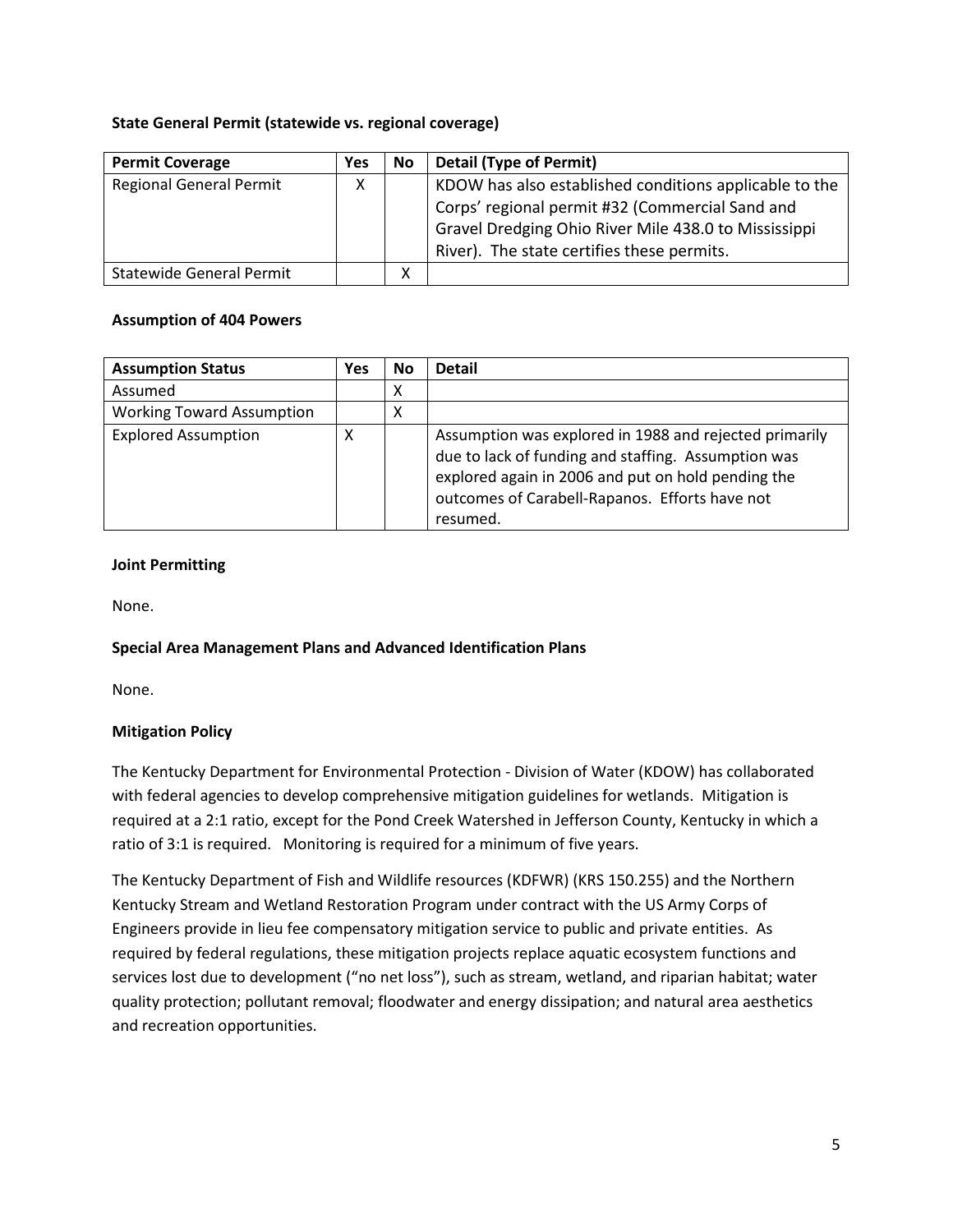The state relies on the U.S. Army Corps of Engineers to provide information relating to the mitigation guidance, monitoring, mitigation banking and in lieu fee programs (http://www.lrl.usacae.army.mil/ Missions/Regulatory/Mitigation.aspx)

### **Mitigation Database**

KDEP informally manages Kentucky's permit and informal mitigation tracking system (see permit tracking section above), but is not responsible for the mitigation program. The Corps manages mitigation and uses the RIBITS database [\(http://ribits.usace.army.mil/\)](http://ribits.usace.army.mil/). RIBITS provides access to information on the types and numbers of mitigation banks and in lieu fee programs sites, associated documents, mitigation credit availability, and service areas,

### <span id="page-5-0"></span>**Section C. Monitoring and Assessment**

### **Agency Responsible for Wetland Monitoring and Assessment**

Kentucky began a state monitoring program specifically for wetlands in 2011. This program is located in the Water Quality Branch of the KDOW. Efforts in 2015 are planned to include intensive wetland program development, planning for the 2016 National Wetland Condition Assessment (NWCA) intensification, and assisting WQCS with wetland assessment and mitigation guidance. The state refers to their progress in monitoring and assessment as a series of "baby steps," moving forward but limited by staffing and resource restrictions. The state conducted probabilistic sampling in the 2011 National Wetland Condition Assessment (NWCA).

#### **Mapping/Inventory**

National Wetland Inventory maps have been completed for the state; however, most of these wetland maps and geospatial wetland data is from the 1970s and 1980s and have not been updated since. The types and functions of these land areas may have changed. There has been a lot of draining and conversion. The state is in the process of evaluating different techniques and methodologies for mapping and assessment wetlands with several partners.

#### **State Wetland Mapping Public Portal**

The National Wetland Inventory layer for Kentucky can be downloaded from: <http://kygisserver.ky.gov/geoportal/catalog/main/home.page>

### **Wetland Classification and Assessment**

The state has worked with the Corps to develop a regional hydrogeomorphic (HGM) guidebook for assessing the functions of low gradient, riverine wetlands in Western Kentucky in the context of the §404 regulatory program However, the state does not actively use the HGM tool. While staff say it is a great tool, they have not had training on the method and it has been deemed too resource-intensive to be practical. The state would like to see the HGM tool used for large wetland mitigation banks.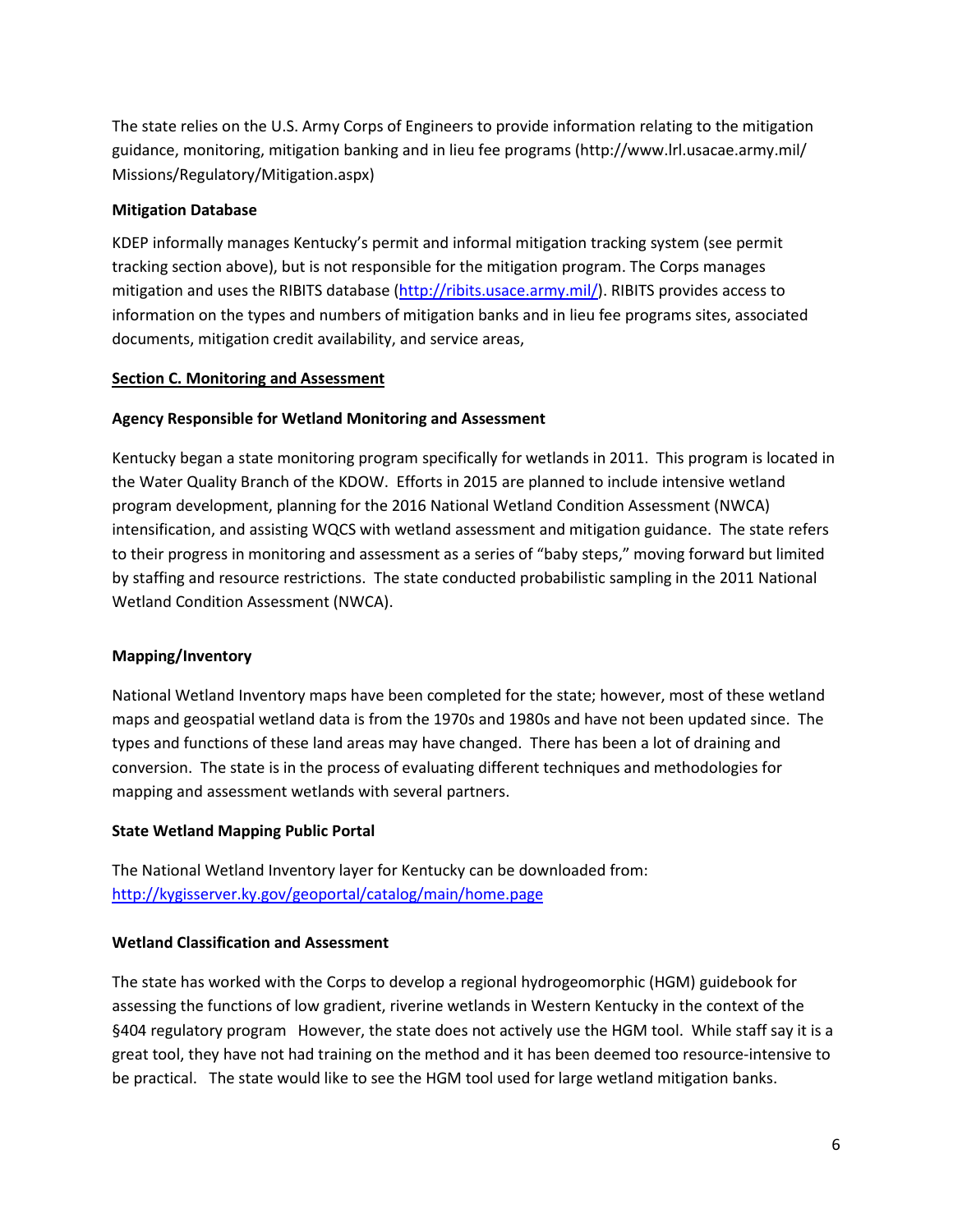In addition, Kentucky has developed the KY-WRAM, a rapid assessment tool that can be used to assess wetland quality for regulatory purposes. Kentucky has validated the method on over 300 wetlands through the state to determine if it can be used year-round in the state. KY-WRAM is still developing as a tool and is not, at this time, required or used in a formal way. Currently, efforts are underway to construct a categorization matrix and implement the method in the §401 and §404 programs.

# **Overall Wetland Gain and Loss Tracking System**

None. The state's TEMPO database has some information, but the data is incomplete and the focus of the database is only on regulatory gains and losses.

# **Statewide Monitoring Plan**

The statewide monitoring plan is included in the recently-submitted Kentucky wetland program plan. The plan will be posted to the KDOW website once it is approved by EPA.

# **Wetland Monitoring and Assessment Characteristics**

| Level                | None | Level 1 | Level 2 | Level 3 |
|----------------------|------|---------|---------|---------|
| Kontucky<br>Kentucky |      |         |         |         |

| Type     | <b>None</b> | IBI | Condition                                       | Functional      |
|----------|-------------|-----|-------------------------------------------------|-----------------|
| Kentucky |             |     | (KY-WRAM includes<br>condition and<br>function) | (See condition) |

| Frequency | None | <b>Project Specific</b> | Ongoing |
|-----------|------|-------------------------|---------|
| Kentucky  |      |                         |         |

# **Participation in National Wetland Condition Assessment**

| <b>NWCA Study Type</b>             | Yes | No |
|------------------------------------|-----|----|
| <b>National Study</b>              |     |    |
| <b>State Intensification Study</b> |     |    |

**Detail:** KDOW staff conducted the sampling for the 2011 NWCA study. Kentucky is considering conducting a state intensification for the 2016 NWCA.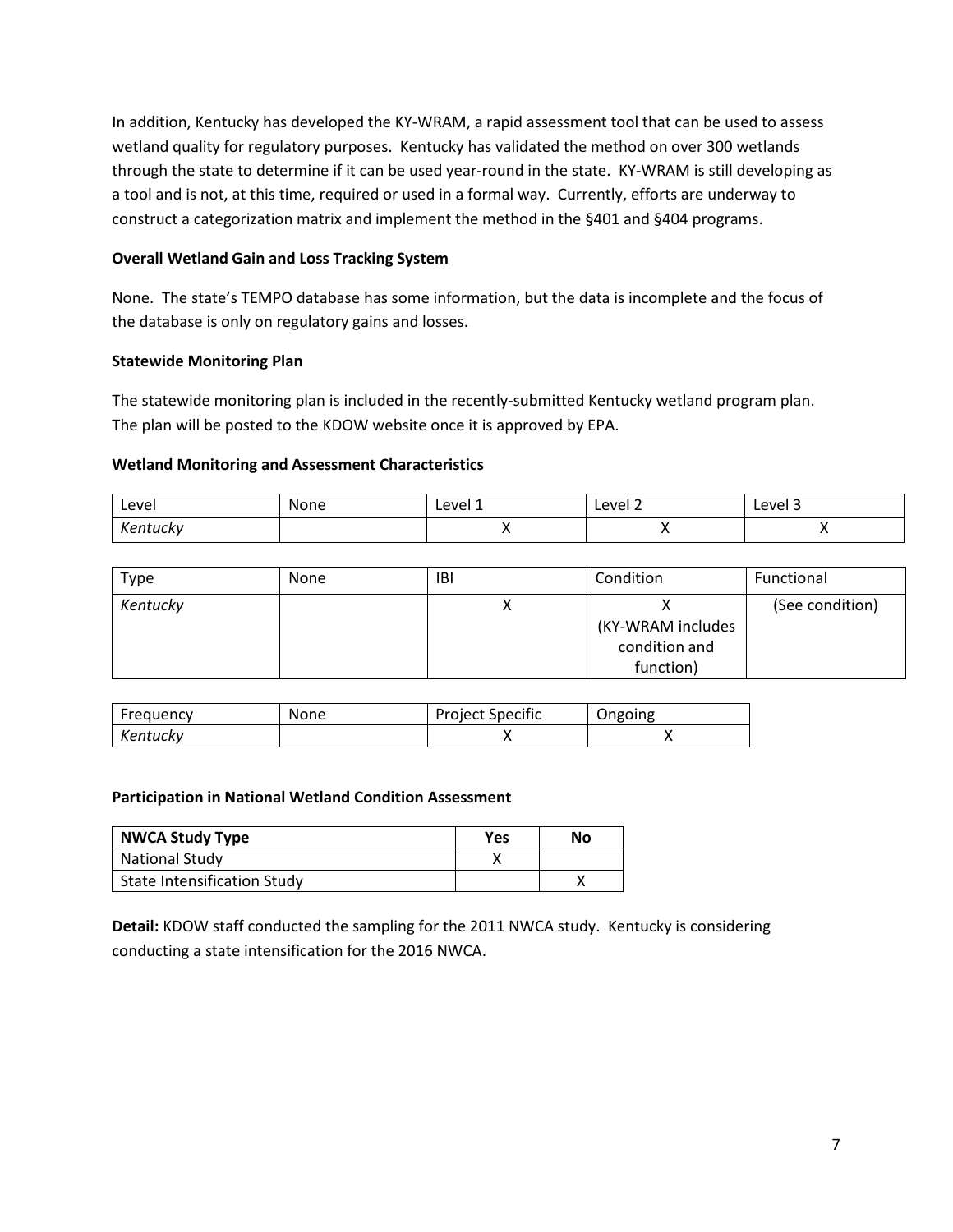## <span id="page-7-0"></span>**Section D. Water Quality Standards**

### **Wetland and Water Quality Standards**

| <b>Type</b>                                                                                                        | <b>None</b>               | <b>Use Existing</b><br><b>WQ</b><br><b>Standards</b> | <b>In Process</b> | Adopted | <b>Future</b><br><b>Direction</b>                                                       |
|--------------------------------------------------------------------------------------------------------------------|---------------------------|------------------------------------------------------|-------------------|---------|-----------------------------------------------------------------------------------------|
| <b>Wetland-specific</b><br><b>Designated Uses</b>                                                                  | X                         |                                                      |                   |         | KY would like to<br>develop these in<br>the future; not<br>likely in the near<br>future |
| Narrative criteria in<br>the standards to<br>protect designated<br>wetland uses                                    | $\boldsymbol{\mathsf{x}}$ |                                                      |                   |         | $\mathbf{u}$                                                                            |
| Numeric criteria in<br>the standards<br>based on wetland<br>type and location<br>to protect the<br>designated uses | $\mathbf x$               |                                                      |                   |         | $\mathbf{u}$                                                                            |
| Anti-degradation<br>policy includes<br>wetlands                                                                    | $\boldsymbol{\mathsf{x}}$ |                                                      |                   |         | $\iota$                                                                                 |

*Description:* Kentucky has not adopted wetland-specific water quality standards (WQS), antidegradation policies, and designated uses. However, general WQS applicable to all surface waters may also be applicable to wetlands. Wetlands and all surface waters not specifically assigned designated uses are designated for the use of warm water aquatic habitat, recreation use, and water supply/quality. Kentucky's water quality standards are based on chemical, biological and narrative criteria. Wetlands are designated to be warm water aquatic habitat.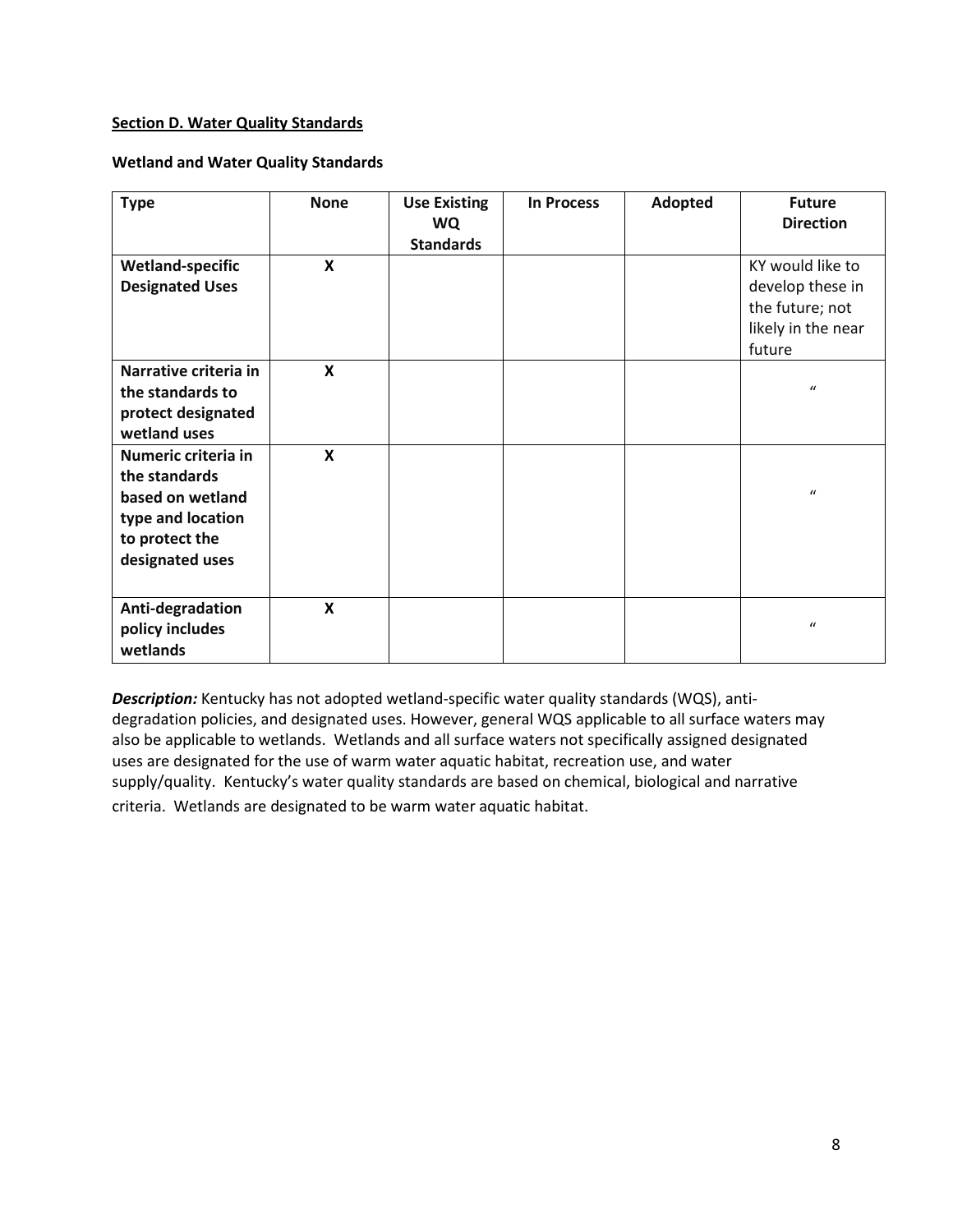# <span id="page-8-0"></span>**Section E. Voluntary Wetland Restoration**

# **Types of Wetland Restoration Work Funded by the State:**

| <b>Type of Work</b>             | <b>YES</b> | NO. | <b>Description</b>                                                                                                                         |
|---------------------------------|------------|-----|--------------------------------------------------------------------------------------------------------------------------------------------|
| Fund Wetland Restoration (may   |            | X   | (Only through mitigation banks and ILF programs)                                                                                           |
| include easement agreements)    |            |     |                                                                                                                                            |
| <b>Private Land Restoration</b> |            | Χ   | $\mathbf{u}$                                                                                                                               |
| <b>Public Land Restoration</b>  |            | Χ   | $\iota$                                                                                                                                    |
| <b>Technical Assistance</b>     | x          |     | Both the Water Quality Certification Section and the<br>Kentucky Department for Fish and Wildlife (KDWFR)<br>provide landowner assistance. |
| Tax Incentives                  |            | X   |                                                                                                                                            |
| Other                           | x          |     | The Kentucky Nature Preserves Commission buys and<br>owns high quality wetlands.                                                           |

**Description:** Although there is no formal state restoration program, KDFWR collaborates with NRCS and other state, federal, and non-governmental partners on wetlands restoration programs. KDFWR works with NRCS to provide technical and financial support to help landowners with their wetland restoration efforts as part of the WRP.

# **Voluntary Wetland Restoration Program Components**

| <b>Wetland Restoration Efforts</b>                                                                                 | Nothing in the<br><b>Works</b> | Planning | In Progress | Complete |
|--------------------------------------------------------------------------------------------------------------------|--------------------------------|----------|-------------|----------|
| Program has a set of restoration<br>goals                                                                          | N/A                            |          |             |          |
| Coordinate with relevant agencies<br>that outline restoration/protection<br>goals and strategies and<br>timeframes | N/A                            | Χ        |             |          |
| Developed multi-agency body to<br>coordinate restoration/ protection<br>efforts                                    | N/A                            |          |             |          |
| Set restoration goals based on<br>agency objectives and available<br>information                                   | N/A                            | χ        |             |          |

**Detail:** The KY Wetland Program Plan is working internally with 319 funds to start including wetlands as part of assessments.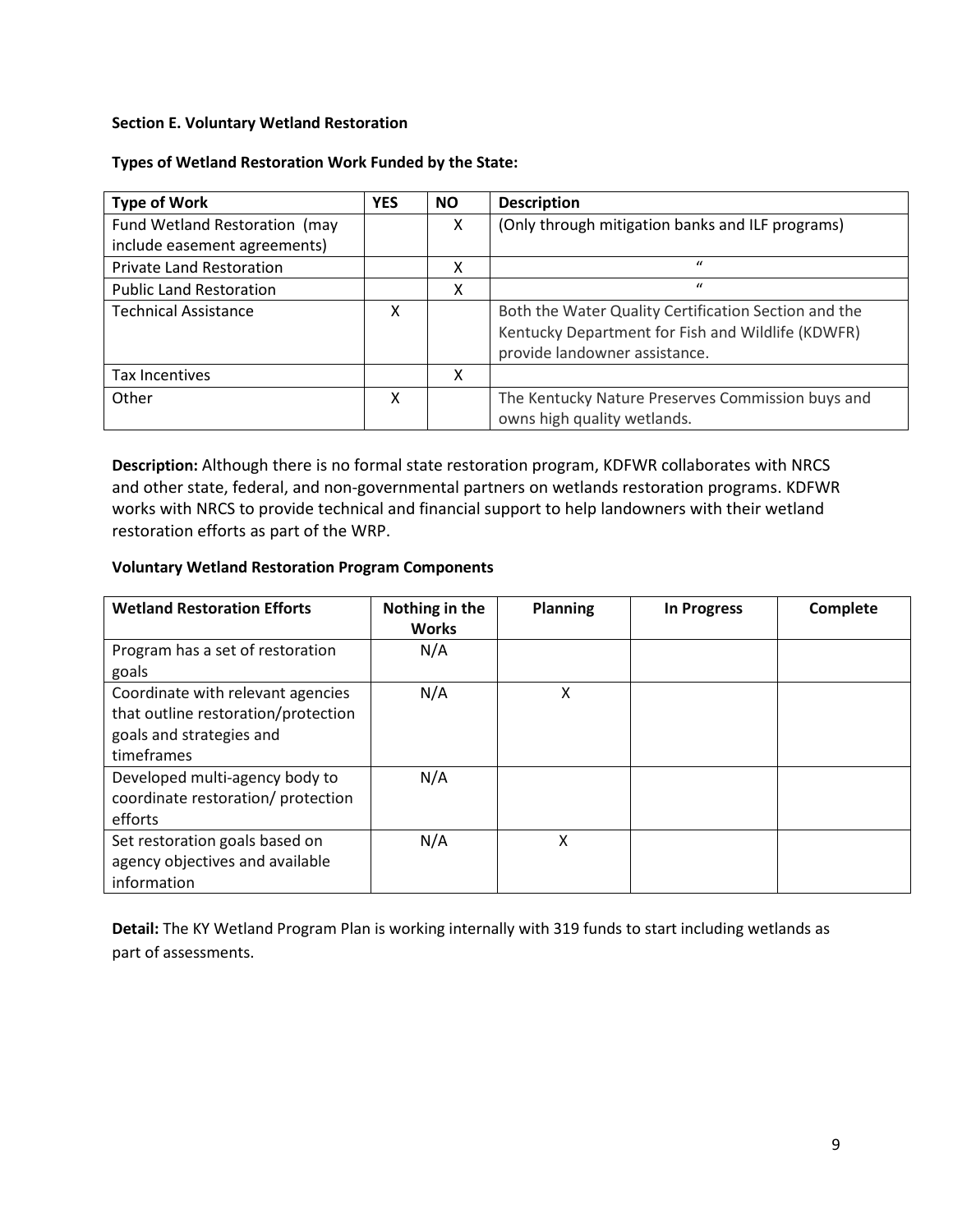## **Goals for Restoration Projects**

| Goal                                    | <b>Yes</b> | <b>No</b> | <b>Description</b> |
|-----------------------------------------|------------|-----------|--------------------|
| No Net Loss                             | N/A        |           |                    |
| Reverse Loss/Net Gain                   | N/A        |           |                    |
| Nonpoint Source Pollution (NPS)         | N/A        |           |                    |
| <b>Total Maximum Daily Load (TMDLs)</b> | N/A        |           |                    |
| Habitat                                 | N/A        |           |                    |
| <b>Coastal Protection</b>               | N/A        |           |                    |
| <b>Floodwater Protection</b>            | N/A        |           |                    |
| Groundwater                             | N/A        |           |                    |
| Other (please describe)                 | N/A        |           |                    |

# **Landowner Guides and Handbooks to Assist with Voluntary Wetland Restoration Efforts**

None. However, both the Fish and Wildlife Department and Northern Kentucky University work with property owners when requested; this assistance is not specific to wetlands.

### <span id="page-9-0"></span>**Section F. Innovative and/or Highly Effective Education and Outreach**

Kentucky has no formal outreach or education programs specific to wetlands.

### **Section G. Climate Change and Wetlands**

The state wetland program is not conducting any climate change-related work at this time. Several of the nation's most vocal political climate deniers are from Kentucky. Streams and lakes programs are doing some climate change work (including ambient long-term monitoring and studying harmful algal blooms). The wetland program is not part of the program doing this work. Some climate-related concerns are addressed through other non-climate change focused efforts.

#### <span id="page-9-1"></span>**Section H. Integration**

| Entity/Program Area                     | Yes/No     | Description of the Connection                      |
|-----------------------------------------|------------|----------------------------------------------------|
| NPDES/Stormwater                        | NO.        | Not unless specifically impacting existing         |
|                                         |            | wetlands with fill; don't work with the            |
|                                         |            | stormwater staff yet                               |
| 303(d)                                  | <b>NO</b>  |                                                    |
| 305(b) reporting on wetlands            | NO.        |                                                    |
| <b>Total Maximum Daily Load (TMDLs)</b> | NO.        |                                                    |
| Climate Change/ Resiliency              | NO.        |                                                    |
| Land Use /Watershed planning            | <b>YES</b> | DEP has created a watershed management             |
|                                         |            | section that is beginning to deal with resource    |
|                                         |            | issues on a watershed scale; however this work is  |
|                                         |            | still minor and has not driven any projects on its |
|                                         |            | own.                                               |
| Flood/Hazard Mitigation                 | <b>NO</b>  | Even though these staff are in the same division   |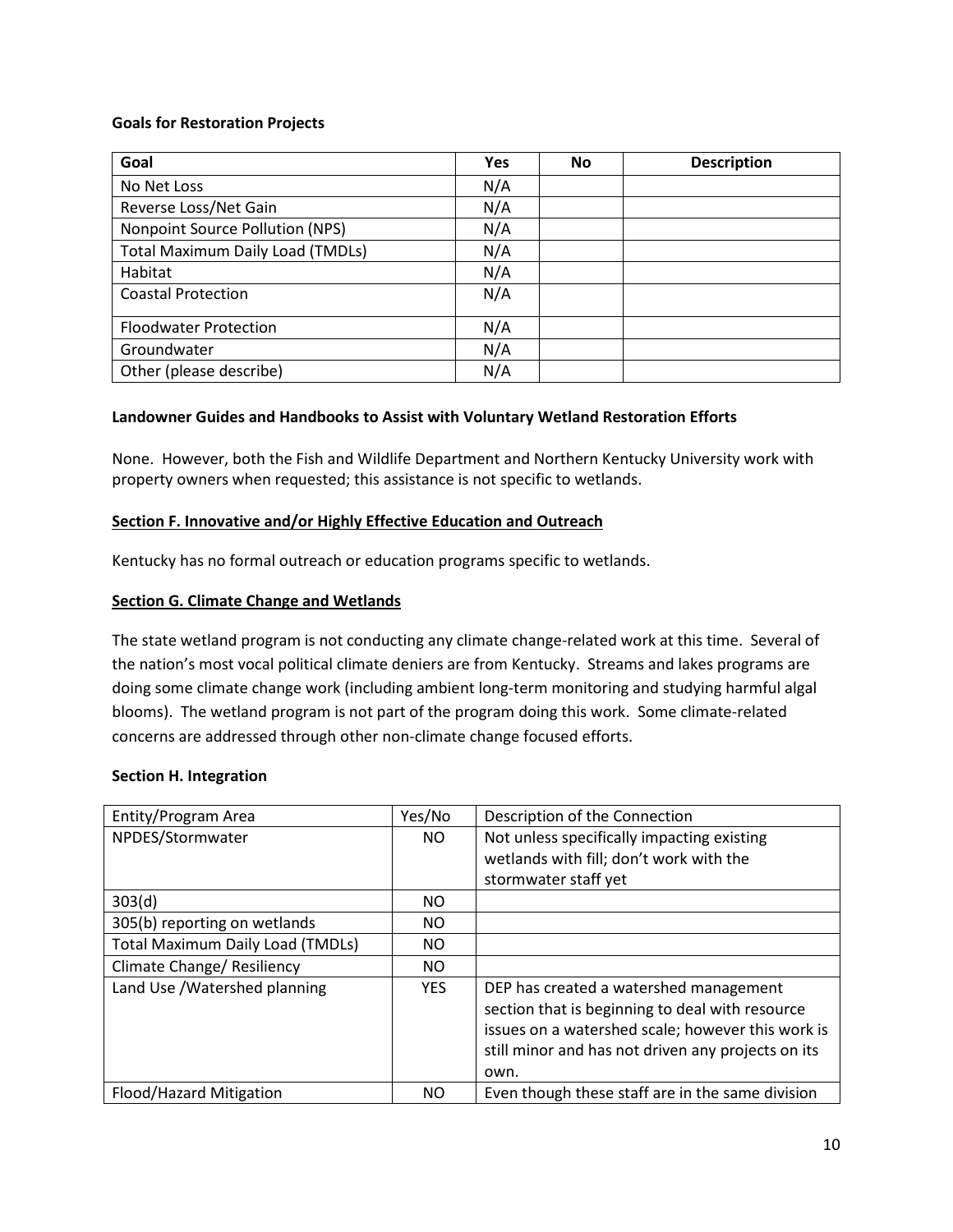|                                  |            | as the state wetland program                         |
|----------------------------------|------------|------------------------------------------------------|
| Coastal Work (Mississippi River) | N/A        | There are some nutrient reduction efforts            |
|                                  |            | underway for the Mississippi River, but the          |
|                                  |            | wetland program is not included                      |
| <b>Wildlife Action Plan</b>      | Unknown    |                                                      |
| Statewide Comprehensive Outdoor  | NO.        |                                                      |
| <b>Recreation Plan (SCORP)</b>   |            |                                                      |
| Other-Transportation             | <b>YES</b> | Mostly through joint participation in the            |
|                                  |            | Interagency Review Team (IRT) for mitigation         |
| Other - Ducks Unlimited          | NO.        | Note this lack of integration, because KY is part of |
|                                  |            | a major waterfowl flyway and the wetland             |
|                                  |            | program does not have a partnership with Ducks       |
|                                  |            | Unlimited                                            |

# **State Wetland Program Continuum**

| <b>Continuum Stage</b>              | <b>Core Element</b>  | <b>Core Element</b> | <b>Core Element</b>  | <b>Core Element</b> |
|-------------------------------------|----------------------|---------------------|----------------------|---------------------|
|                                     | 1: Regulation        | 2: Monitoring       | 3: Wetland           | 4:                  |
|                                     |                      | & Assessment        | <b>Water Quality</b> | <b>Voluntary</b>    |
|                                     |                      |                     | <b>Standards</b>     | <b>Restoration</b>  |
| <b>High</b><br><b>Mature Stage</b>  | 401                  |                     |                      |                     |
| Л                                   | <b>Certification</b> |                     |                      |                     |
|                                     | Only $*$             |                     |                      |                     |
|                                     |                      |                     |                      |                     |
| <b>Initial Implementation Stage</b> |                      |                     |                      |                     |
|                                     |                      |                     |                      |                     |
| <b>Development Stage</b>            |                      | X                   |                      |                     |
|                                     |                      |                     |                      |                     |
| <b>Early Stage</b><br>Low           |                      |                     | x                    | X                   |

**\*** KY has no state regulations for §401; staffing and budget issues prevent maturing/programmatic development.

# **Section I. Contact Information**

# **Chloe Brantley**

Project Manager Kentucky Division of Water 401 Water Quality Certification 200 Fair Oaks Lane, 4th Floor Frankfort, Kentucky 40601 502-564-3410 Extension 4863

# **Barbara Scott**

Environmental Scientist Kentucky Division of Water Wetland Program Coordinator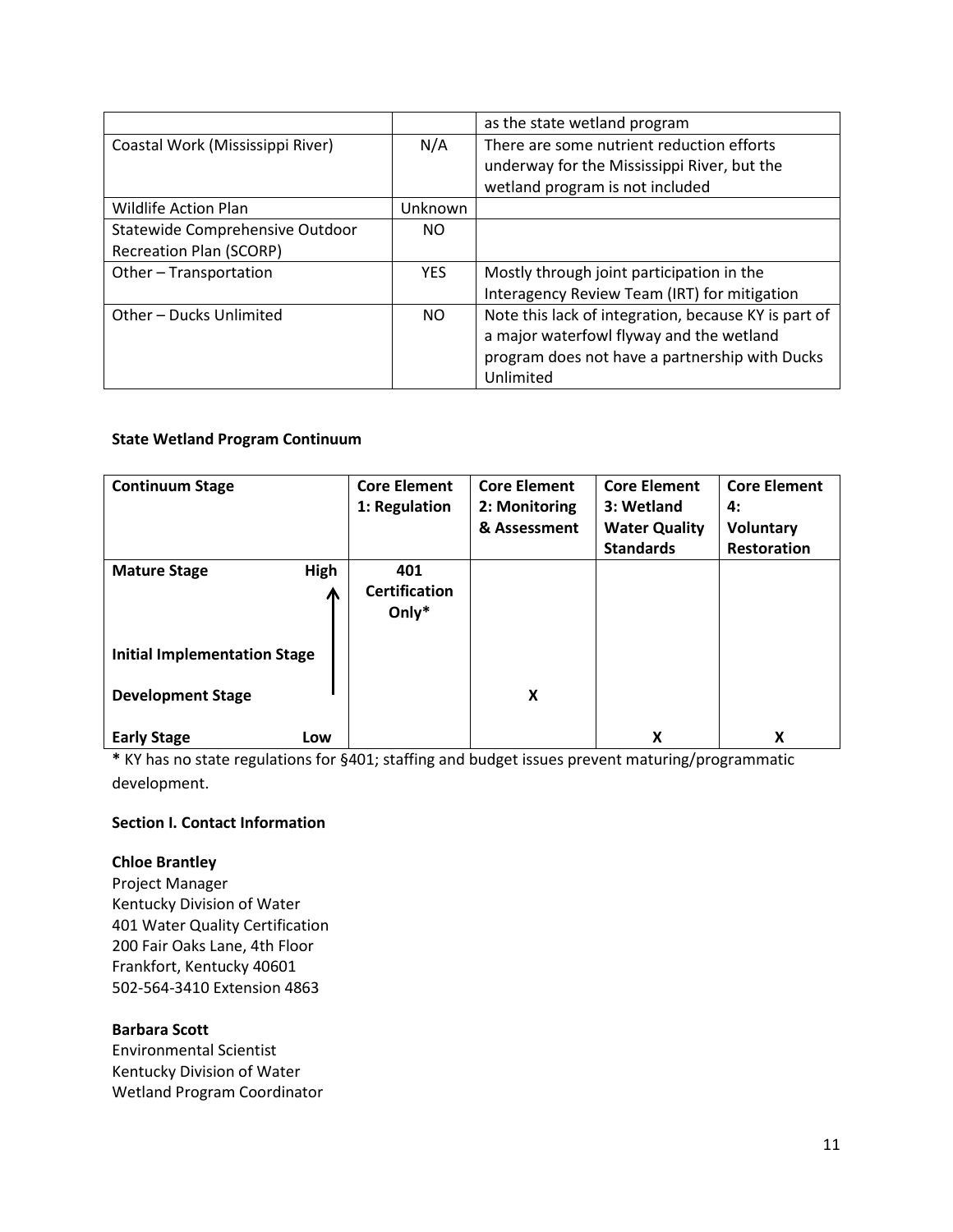200 Fair Oaks Lane, 4th Floor Frankfort, Kentucky 40601 502-564-3410 Extension 4862

## **Section J. Useful State Websites**

### **State Government Programs**

- 1. Kentucky Department of Fish & Wildlife Resources Wetland and Stream Mitigation Program <http://fw.ky.gov/streamandwetlandrestoration.asp>
- 2. Department for Environmental Protection
	- a) Division of Water
		- i. Water Quality Certification Program <http://water.ky.gov/permitting/Pages/KYWaterQualityCertProg.aspx>
		- ii. Stream and Wetland Conservation Plan <http://water.ky.gov/permitting/Pages/WQCProgramDevelopment.aspx>
		- iii. Kentucky's National Wetland Condition Assessment <http://water.ky.gov/permitting/Pages/WQCProgramDevelopment.aspx>
		- iv. Kentucky Wetland Rapid Assessment Method <http://water.ky.gov/permitting/Pages/WQCProgramDevelopment.aspx>
		- v. Nonpoint Source (NPS) Pollution Control Program <http://water.ky.gov/nsp/Pages/default.aspx>
- 3. Kentucky Heritage Land Conservation Fund <http://heritageland.ky.gov/Pages/default.aspx>
- 4. Department of Natural Resources
	- a) Division of Conservation

The Division of Conservation is charged with providing assistance to Kentucky's 121 conservation districts to develop, administer and implement sound conservation programs across the state.

<http://conservation.ky.gov/Pages/default.aspx>

5. Kentucky State Nature Preserves Commission (KSNPC) <http://naturepreserves.ky.gov/Pages/default.aspx>

# **Federal Government Programs**

1. USDA Natural Resources Conservation Service Wetlands Reserve Program [http://www.nrcs.usda.gov/wps/portal/nrcs/detail/ky/programs/easements/wetlands/?cid=nrcs](http://www.nrcs.usda.gov/wps/portal/nrcs/detail/ky/programs/easements/wetlands/?cid=nrcs142p2_009773) [142p2\\_009773](http://www.nrcs.usda.gov/wps/portal/nrcs/detail/ky/programs/easements/wetlands/?cid=nrcs142p2_009773)

#### **Other Organization Wetland Programs**

1. Kentucky PRIDE (Personal Responsibility in a Desirable Environment)